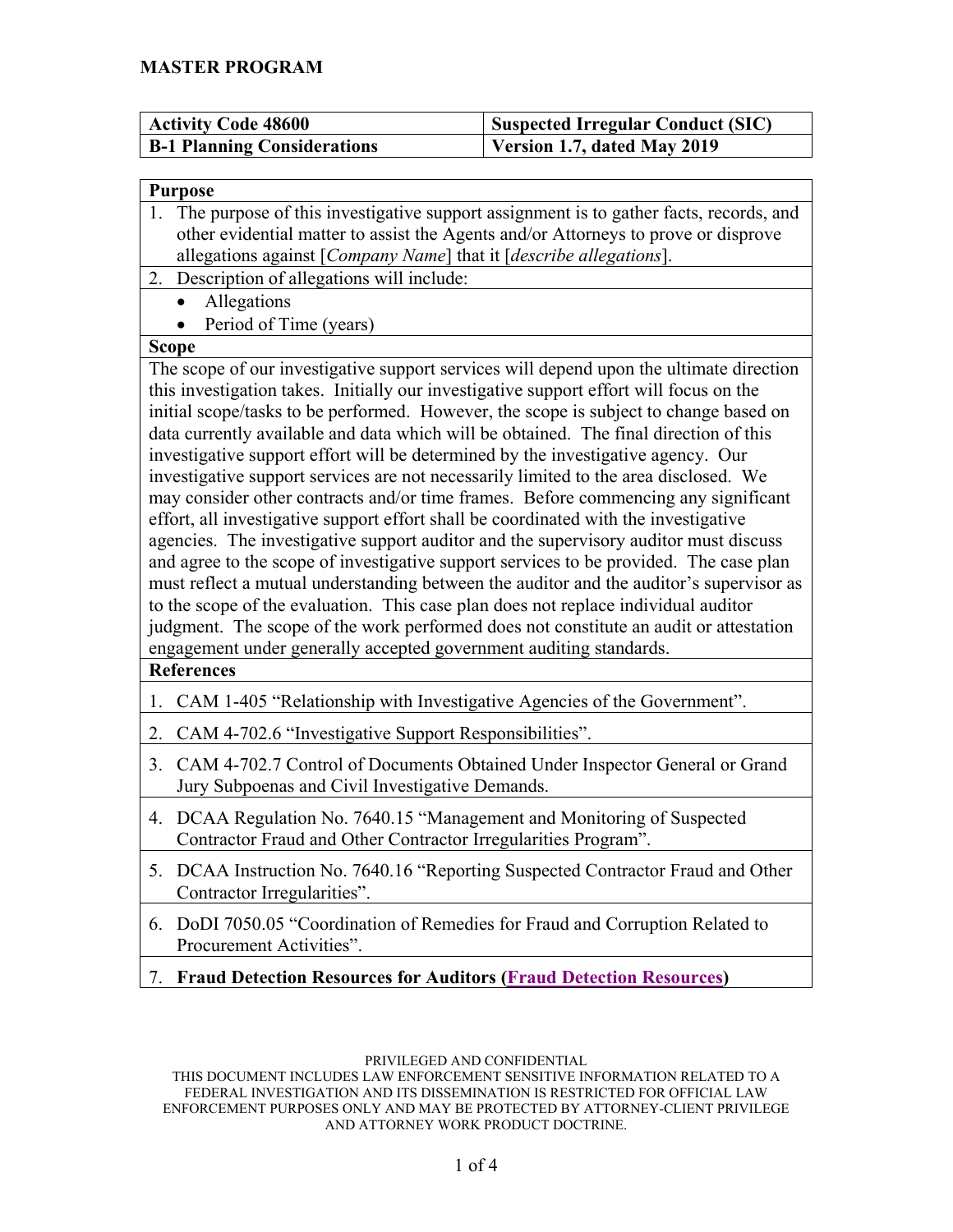| <b>B-1 Preliminary Steps</b> |                                                                                                                                                                                                                                                                                                                                          | <b>WP Reference</b> |
|------------------------------|------------------------------------------------------------------------------------------------------------------------------------------------------------------------------------------------------------------------------------------------------------------------------------------------------------------------------------------|---------------------|
|                              | Version 1.7, dated May 2019                                                                                                                                                                                                                                                                                                              |                     |
|                              | 1. Review the allegations and investigative support request. Attend initial<br>meetings with the AUSA and/or agent to get an understanding of<br>investigative support required and the allegations to be reviewed.<br>Summarize allegations on WP B.                                                                                    |                     |
|                              | 2. Determine if case is a Grand Jury (Rule 6e) case. If so, perform the<br>following:                                                                                                                                                                                                                                                    |                     |
|                              | Ensure that all OIS investigative team members assigned to the case<br>a.<br>are added to Rule 6e list. This includes the auditor, technical<br>specialist (if case appears complex), supervisor and branch chief.<br>Document this in Grand Jury log on the OIS shared drive.                                                           |                     |
|                              | b. Document type and location (storage) of any Rule 6e material relating<br>to the case (identification of actual Rule 6e material should be<br>indexed).                                                                                                                                                                                |                     |
|                              | Complete the Rule 6e Questionnaire with lead agent and/or U.S.<br>c.<br>Attorney assigned to the case to determine what case related<br>information should be protected under the Grand Jury Rules. Brief<br>Supervisor and Branch Chief on results and determine how case will<br>be managed and document this in planning workpaper B. |                     |
|                              | 3. Determine DoD and Government exposure for potential reimbursement<br>from Non-DoD agencies. If there is significant non-DoD exposure,<br>discuss path forward with supervisory auditor. If applicable, coordinate<br>and request reimbursement from Non-DoD participating agencies.                                                   |                     |
|                              | 4. If applicable, review the Agent's interview notes of the conversation held<br>with the "Relator/Source" to gain an understanding of specific allegations<br>and any data already available.                                                                                                                                           |                     |
|                              | 5. Obtain and review contracts and contract mods pertinent to the<br>allegations. Summarize the impact of the contract terms with regard to<br>the allegations and any data already available.                                                                                                                                           |                     |
| 6.                           | Obtain data available in permanent files at the cognizant DCAA office to<br>assist the Agents and/or Attorneys to prove or disprove allegations made.                                                                                                                                                                                    |                     |
| 7.                           | Upon request, participate in interviews to be conducted by AUSA and<br>agents.                                                                                                                                                                                                                                                           |                     |
| 8.                           | Identify records received from agents, data currently available at the FAO<br>and data provided with each of the allegations.                                                                                                                                                                                                            |                     |

### PRIVILEGED AND CONFIDENTIAL

THIS DOCUMENT INCLUDES LAW ENFORCEMENT SENSITIVE INFORMATION RELATED TO A FEDERAL INVESTIGATION AND ITS DISSEMINATION IS RESTRICTED FOR OFFICIAL LAW ENFORCEMENT PURPOSES ONLY AND MAY BE PROTECTED BY ATTORNEY-CLIENT PRIVILEGE AND ATTORNEY WORK PRODUCT DOCTRINE.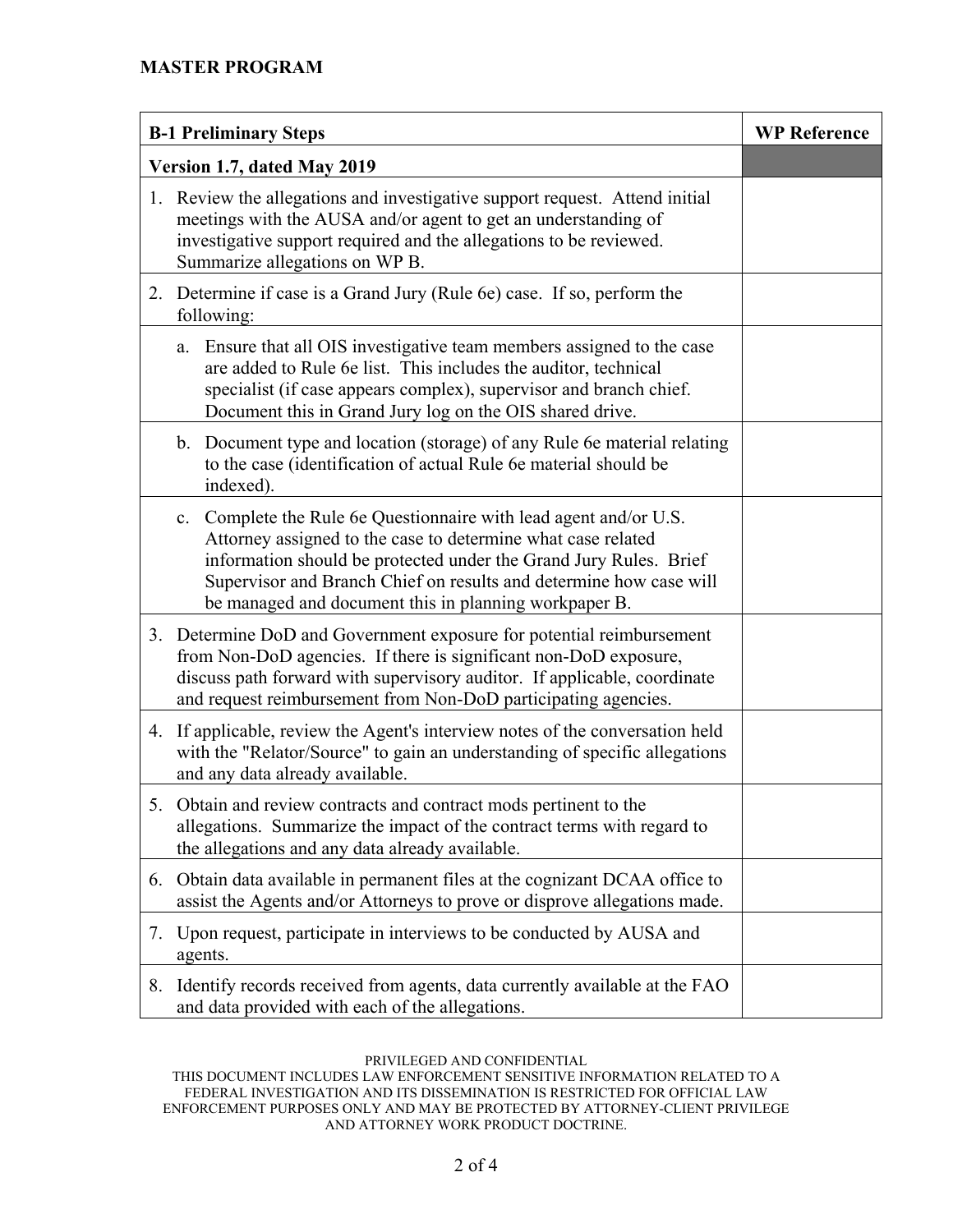| <b>B-1 Preliminary Steps</b>                                                                                                                                                                                                                                                                                                                                                                       | <b>WP Reference</b> |
|----------------------------------------------------------------------------------------------------------------------------------------------------------------------------------------------------------------------------------------------------------------------------------------------------------------------------------------------------------------------------------------------------|---------------------|
| Coordinate with requestor or AUSA and obtain approval to review any<br>9.<br>public information available through the contractor website to gain an<br>understanding of the company, such as organization charts. If the<br>company is unaware of the investigation then do not access the web site<br>with a Government computer. Obtain AUSA or agent approval prior<br>to performing this step. |                     |
| 10. Meet with the AUSA and investigative agents to narrow the direction and<br>scope of the investigative support services.                                                                                                                                                                                                                                                                        |                     |
| 11. Assist AUSA or agent in preparing subpoena for documents.                                                                                                                                                                                                                                                                                                                                      |                     |
| 12. Maintain Chronology of Events.                                                                                                                                                                                                                                                                                                                                                                 |                     |
| 13. Prepare Case Plan.                                                                                                                                                                                                                                                                                                                                                                             |                     |
| 14. Summarize results of preliminary investigative support steps.                                                                                                                                                                                                                                                                                                                                  |                     |

| <b>C-1 Detailed Steps</b>                                                                                                                                                                                                                                                                                                                                                                                                                                                                                    | <b>WP Reference</b> |
|--------------------------------------------------------------------------------------------------------------------------------------------------------------------------------------------------------------------------------------------------------------------------------------------------------------------------------------------------------------------------------------------------------------------------------------------------------------------------------------------------------------|---------------------|
| <b>Version 1.6, dated November 2017</b>                                                                                                                                                                                                                                                                                                                                                                                                                                                                      |                     |
| The auditor will determine the detailed investigative support steps to be<br>performed based on the case plan developed as a result of the preliminary<br>investigative support steps completed during the planning phase.                                                                                                                                                                                                                                                                                   |                     |
| If during the course of your investigative support you obtain information that<br>might affect the cognizant FAO's incurred costs low risk sampling effort, bring<br>the matter to the attention of your supervisor or branch chief and document<br>the discussion. If applicable, the branch chief will call the FAO manager with<br>relevant data and document in a follow-up email regarding the conversation.<br>If applicable, document that the branch chief held discussions with the FAO<br>manager. |                     |
| 1.                                                                                                                                                                                                                                                                                                                                                                                                                                                                                                           |                     |
| 2.                                                                                                                                                                                                                                                                                                                                                                                                                                                                                                           |                     |
| 3.                                                                                                                                                                                                                                                                                                                                                                                                                                                                                                           |                     |

### PRIVILEGED AND CONFIDENTIAL

THIS DOCUMENT INCLUDES LAW ENFORCEMENT SENSITIVE INFORMATION RELATED TO A FEDERAL INVESTIGATION AND ITS DISSEMINATION IS RESTRICTED FOR OFFICIAL LAW ENFORCEMENT PURPOSES ONLY AND MAY BE PROTECTED BY ATTORNEY-CLIENT PRIVILEGE AND ATTORNEY WORK PRODUCT DOCTRINE.